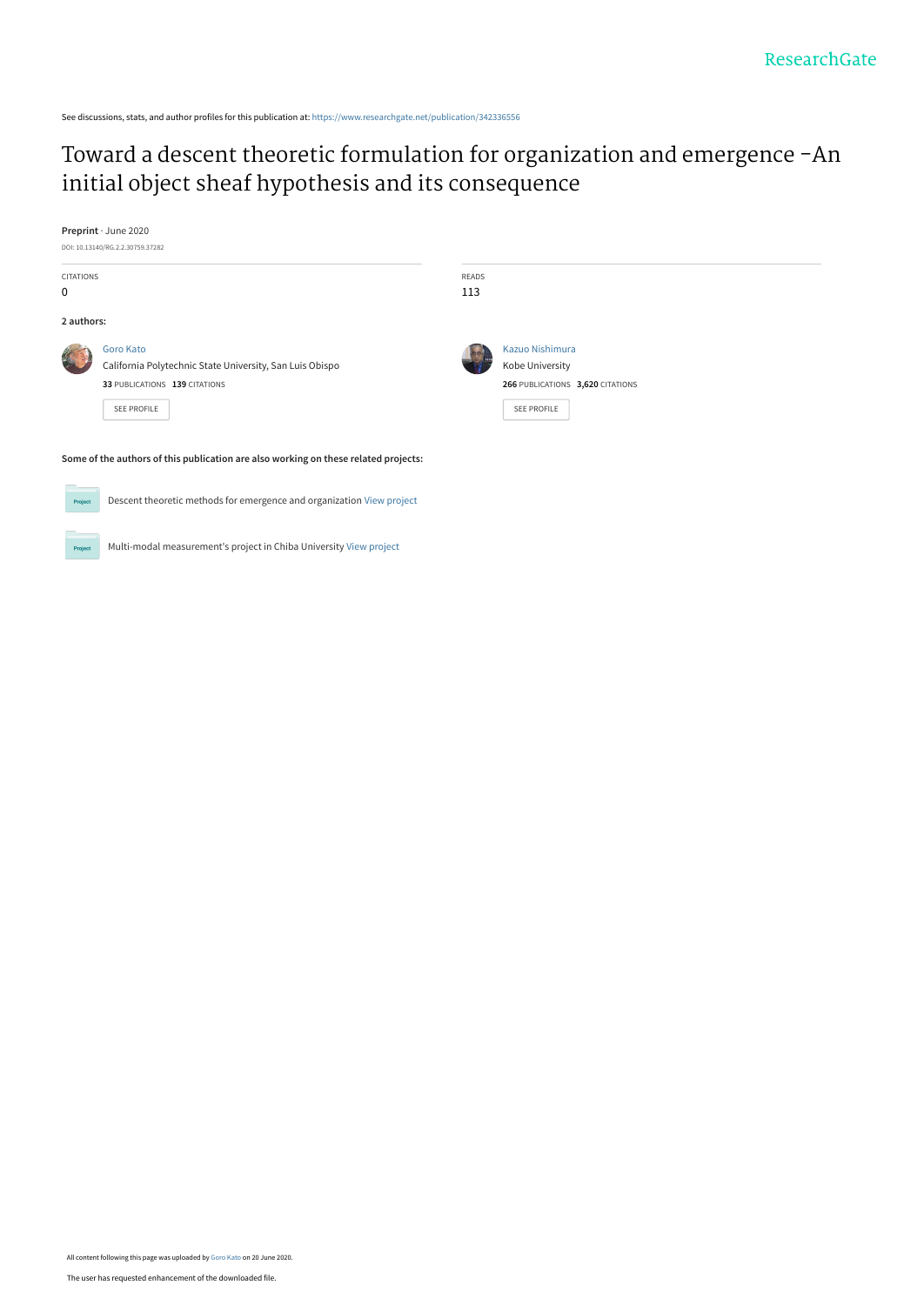# **Toward a descent theoretic formulation for organization and emergence**

## $\cdot$  **An initial object sheaf**  $\alpha$  **hypothesis and its consequence**

### **Goro Kato1 , Kazuo Nishimura2**

<sup>1</sup>Mathematics Department, California Polytechnic State University, San Luis Obispo, CA 93407, USA E-mail: gkato@calpoly.edu <sup>2</sup>Research Institute for Economics and Business Administration, Kobe University, Kobe, 657-8501, Japan E-mail: nishimura@rieb.kobe-u.ac.jp

**Abstract.** Let  $\alpha$  be an initial object (let  $\omega$  be a terminal object) of a temporal topos  $S^{\wedge}$ ; by definition for an arbitrary object m of  $S^{\wedge}$  there exists a uniquely determined morphism  $\delta_m: \alpha \to m$  ( $\sigma_m: m \to \omega$ ). Sheaf  $\alpha$ , an initial object of S<sup> $\circ$ </sup>, plays a crucial and functional role for our cognitive study in this paper, where a terminal object  $\omega$  plays an essential role for the temporal topos theoretic methods for the fundamental aspects of quantum physics and quantum gravity as in [5], [6], [7], [8], [9]. Via the methods of descent theory e.g., as in [1], sheaf  $\alpha$  can give explicit categorical formulations for cognitive concepts and phenomena in what will follow. Under the hypothesis on the existence of sheaf  $\alpha$  as an initial object of t-topos, the functionality of the role among fundamental phenomena will be exposed. As an example, a sheaf (stack)- categorical formulation is given for the mechanism for the emergence from locally trivial individual ant's behavior of a leaf-collecting ant colony to the global and organized consequence as a colony. A fundamental principle of this paper is that a prestack is a stack if a system is self-organized or local objects may be patched together to become a global object.

**Keywords:** Topos, Sheaf, Category, Decent theory, Self-organization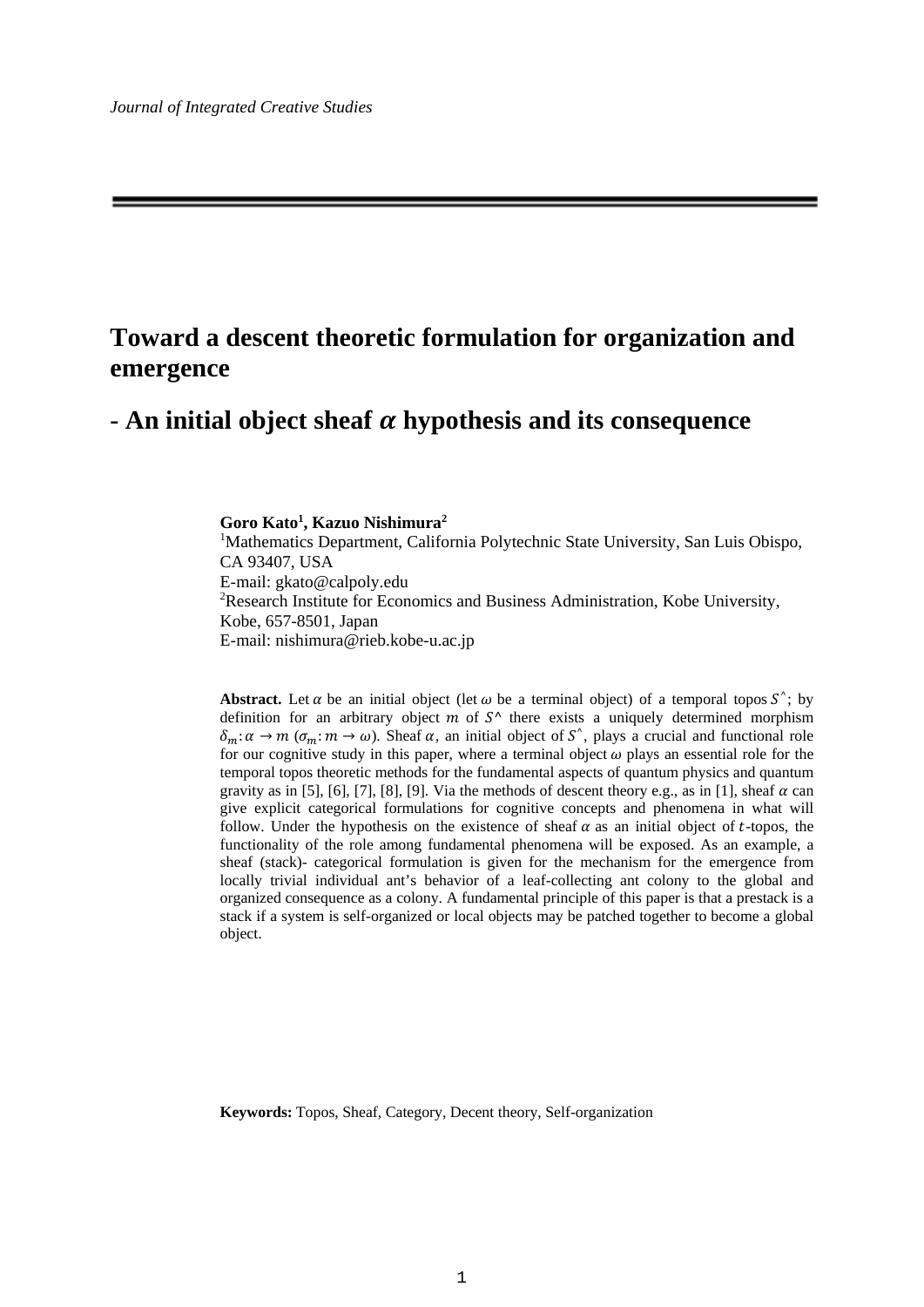## **1. Introduction**

Unifying methods from the local to the global come from the descent theory. The descent theory was originally developed in algebraic geometry by Alexander Grothendieck, in terms of sheaves and stacks. The category of sheaves over a site S is said to be a Grothendieck topos (see [2], [3], [4]). We have introduced the notion of temporal topos  $S^{\wedge}$ . In what will follow, we abbreviate it as *t*-topos. Namely,  $t$ -topos  $S^{\wedge}$  is the category of presheaves over a  $t$ -site  $S$  with the  $t$ -topos theoretic restrictions on the site S as defined in [5], [6], [7], [8], and [9]. As an application to physics, especially quantum physics, special and general relativity and quantum gravity, a terminal object  $\omega$  as space-time sheaf plays an important role as in [5, 6, 7, 8, 9, 10].

One of the fundamental categorical mottos is to emphasize the importance of morphisms rather than objects of a category. For an initial object  $\alpha$  in a category, an arbitrary object  $m$  may be identified with the uniquely determined morphism  $\delta_m$  from an initial object  $\alpha$  to  $m$ . The transition from the categorical to the topos (sheaf) theoretic is the  $t$ -topos approach which is temporally controlled (parameterized) by  $t$ -site objects.

Notice the duality between a terminal object  $\omega$  and an initial object  $\alpha$  for the physical and cognitive aspects of *t*-topos, respectively.

Our fundamental view can be schematically expressed in the following diagram: for a terminal object  $\omega$ :



and for an initial object  $\alpha$ :



The direction of a, b, and c in the above diagrams correspond to the organization-emergence from the small to the large. Note that directions a, b, c, d in the above diagram corresponds to Artificial Intelligence in a more general sense. This is because all those directions a, b, c, d share the following common theme; locally trivial discrete data are organized, via the notion of a sheaf or a stack, into a non-trivial global object. For example, locally trivial digital data are pasted (organized) together so that global outcomes like 'decisions' or 'choices' may be approximated to human activities. Those directions a, b, c, and d require the notion of descent in the following sense: obtaining a global object from local information and pasting their data.

It may be appropriate to make a few comments on the philosophical aspects that are relevant to the notion of sheaf  $\alpha$ . Plato's idea of an alive cosmos with mind and G. Leibniz's concept of monads as sentient particles are relevant to the categorical role of sheaf  $\alpha$ . To be explicit, for a fundamental presheaf m, there exists a unique morphism  $\delta_m$  from an initial object  $\alpha$  to m. This morphism corresponds to a fundamental monad in Leibniz's sense. See [5] for the definition of a fundamental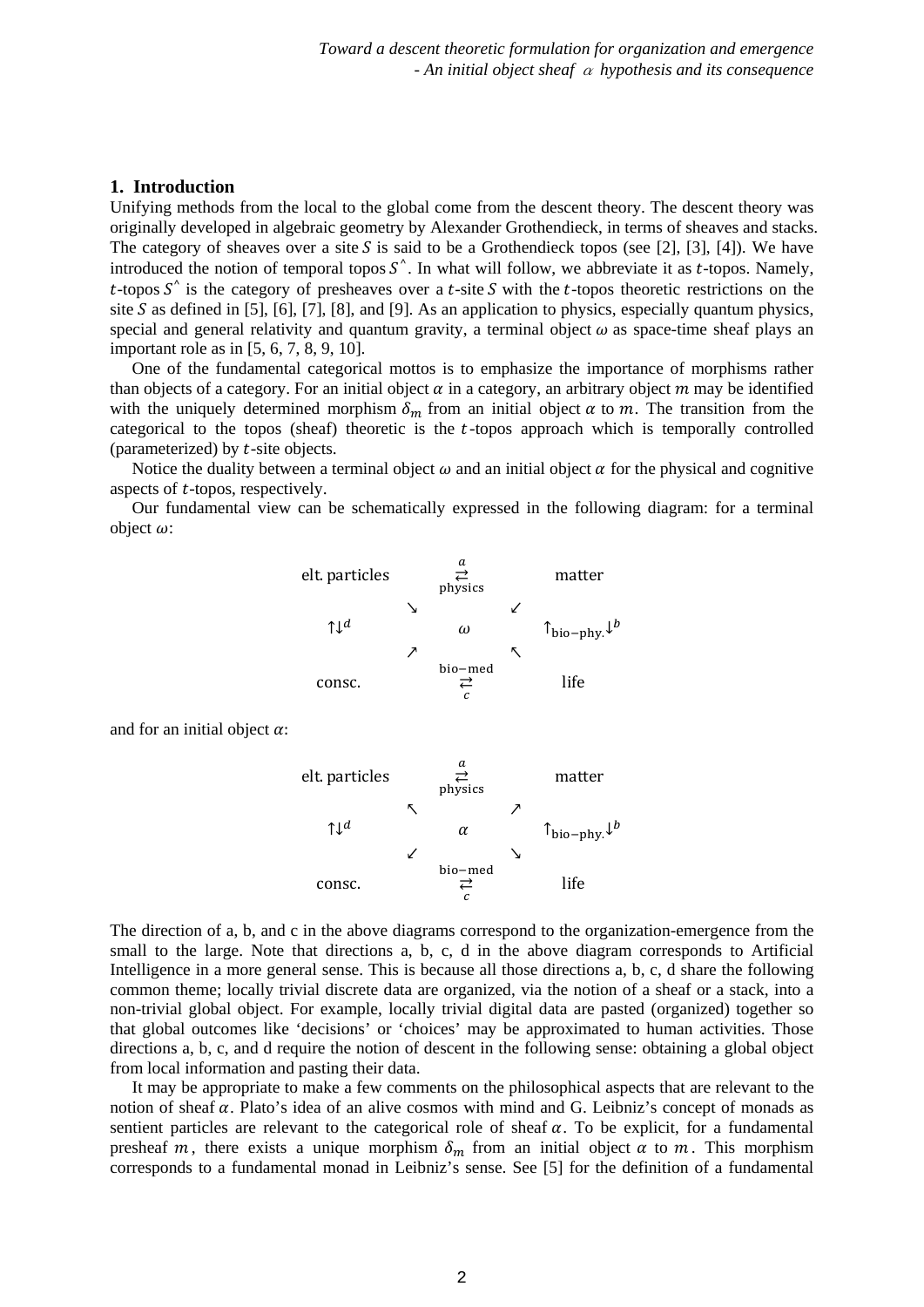presheaf. Notice also that the approaches taken by B. Spinoza, G. W. F. Hegel, and F. Schelling with the knowledge of Buddhism, considering the source of universal consciousness as Brahman-atman of No-Self, seem to be closer to the ancient Greek philosophies of Plato. It might be a worthwhile effort for the reader with philosophical interest to provide explicit categorical foundations and formulations to those philosophers' ideas in terms of sheaf  $\alpha$ .

After a brief review on  $t$ -topos theoretic methods in section 2, in section 3 on Memory, we aim at how the past thought can be lifted to the present thought via the composition of a morphism from an initial object  $\alpha$  with a non-canonical morphism from the past state to the present state. In section 4, this is an outline of the forthcoming paper of descent theoretic formulation of psychological phenomenon 'discovery'. Section 5 is our main result of this paper in terms of the notion of a stack for an ant-colonial behavior as an organized whole consisting of the individual ants.

#### **2. Terminal Object**  $\omega$  **and Initial Object**  $\alpha$  **of Temporal Topos**

Before we investigate our approach to this paper, we will provide a short summary of the methods of -topos as follows.

In terms of the  $t$ -topos theory developed in  $[5, 6, 7, 8, 9]$ , an ur-particle state of a presheaf  $m$  over a generalized time period  $V$ , which corresponds to collapse of the wave function, is noted as the reified state  $m(V)$  of presheaf m at V. Namely, this state-vector reduction is the jump from the continuous and deterministic to the discontinuous and probabilistic in the quantum mechanical sense. For the usual time linearity  $t < s$ , e.g., t corresponds to the present time, and s corresponds to a future time, we say that there corresponds a  $t$ -linear morphism in the  $t$ -site

$$
g: V \to U \tag{1}
$$

where t and s correspond to V and U, expressed as  $t \sim \tau(V)$  and  $s \sim \tau(U)$  for the t-topos time-sheaf  $\tau$ . Then the following morphism is functorially induced by (as a contravariant-ness of functor  $m$ ) presheaf  $m$  in  $S^{\prime}$ 

$$
m(V) \stackrel{m(g)}{\longleftarrow} m(U). \tag{2}
$$

Then, for a *t*-linear  $V \to W$  a measurement or observation morphism  $s_W^V$  by an observer P over W is expressed as the vertical morphism in the following diagram

$$
m(V) \stackrel{m(g)}{\leftarrow} m(U) \downarrow s_W^V P(W)
$$
\n(3)

indicating measurement of the *ur*-state of  $m(V)$  by P over W provides the information of the future *ur*-particle state of *m* over *U* by composing the morphisms  $m(g)$  with  $s_w^V$ . Namely, we have the composed morphism

$$
s_W^V \circ m(g) \colon m(U) \to P(W). \tag{4}
$$

Notice that the above formulation is relativistic in the sense that  $s_W^V$  is a non-canonical (nonfunctorial) morphism associated with a t-linear morphism  $V \rightarrow W$  in the t-site S. Namely, two *ur*particle states of m and P, i.e.,  $m(V)$  and  $P(W)$ , are mutually in the same t-light cone. For the details for the relativistic aspect, see  $[5, 7, 9]$ . Thus, t-topos methods have shown the usefulness in the field of foundations of quantum physics as in [10], and quantum gravity (see [5, 7, 9]).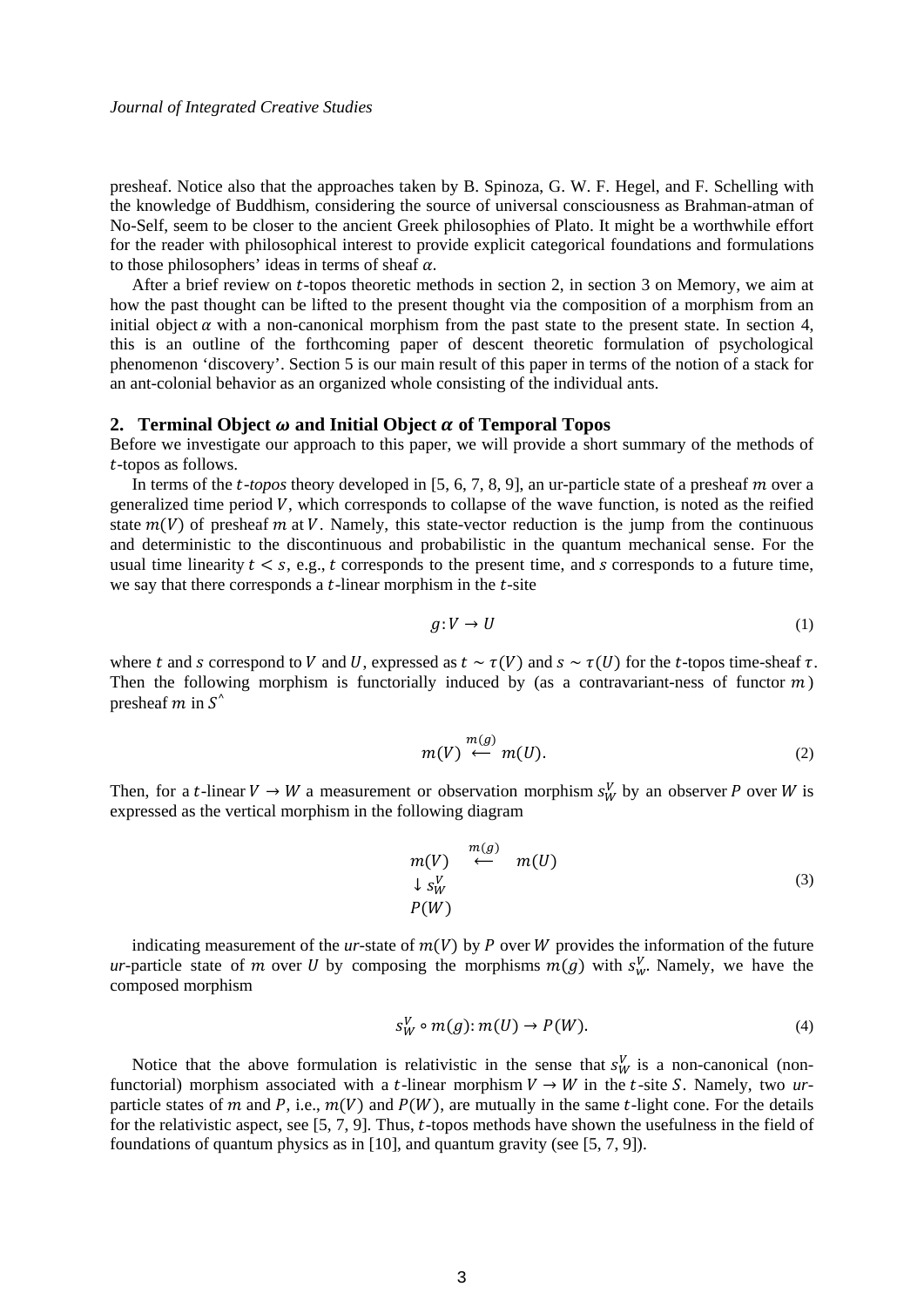As a crucial and also fundamental diagram as mentioned in Introduction, and even as an *ultimate reality* based on the philosophical views also mentioned in the Introduction, we have the following diagram:

$$
\alpha \xrightarrow{\delta_{\omega} = \sigma_{\alpha}} \omega
$$
  

$$
\sum^{\delta_{m}} \sigma_{m}
$$
  

$$
m
$$
  

$$
(5)
$$

All the morphisms in diagram (5) are uniquely determined by the very definitions of initial and terminal objects  $\alpha$  and  $\omega$ , respectively.

Notes: (1) As mentioned earlier, the uniqueness of morphism  $\delta_m$  for a given object m of t-topos  $S^{\wedge}$ tells us the following categorical motto. We should pay attention to the morphism  $\delta_m$  rather than object m. In terms of consciousness, it seems more appropriate to regard  $\delta_m^V$  as the consciousness of m over the generalized time period V, which is an object of the t-site S. For the physical aspect of the *ur*particle state  $m(V)$  over V, one should emphasize the unique morphism  $\sigma_m^V : m(V) \to \omega(V)$  whose quantum and relativistic applications are described in [5, 6, 7, 8].

(2) Notice that such a consciousness  $\delta_m^V$  of m is parameterized by an object V as a generalized time period of  $t$ -site  $S$ . Namely, the consciousness of  $m$  over the generalized time period  $V$ , or in terms of time-sheaf  $\tau(V)$ , seems most appropriate to be defined as  $\delta_m^V : \alpha(V) \to m(V)$ . Self-awareness can be expressed as an identity morphism  $1_m: m(V) \to m(V)$ . Or rather, we have the commutative diagram:

$$
\alpha(V) = \alpha(V) \n\downarrow \delta_m^V \qquad \downarrow \delta_m^V \nm(V) \rightarrow m(V)
$$

where the commutativity in this case simply indicates  $1_m$  composed with  $\delta_m^V$  equals by definition  $\delta_m^V$ composed with  $1_m$ .

*Hypothesis on*  $\alpha$ : sheaf  $\alpha$  and all the objects m in t-topos  $S^{\wedge}$  are t-entangled the sense of t-topos theory. That is, the pair of m and  $\alpha$  acts as one presheaf as defined in [5, 6, 7, 8, 9].

This t-entanglement hypothesis on  $\alpha$  implies the following. Let  $f: V \to U$  be a morphism in the tsite  $S$ . Then we have the commutative diagram as follows:

$$
\alpha(U) = \alpha(V)
$$
  
\n
$$
\downarrow \delta_m^U \qquad \qquad \downarrow \delta_m^V
$$
  
\n
$$
m(U) \qquad \longrightarrow \qquad m(V)
$$
  
\n(6)

This commutative diagram (6) is crucial for applications to biological aspects; even though a brain controls our body, it still does not explain, for example, how simple movement e.g., standing up or walking triggers all the nerves and muscles simultaneously in such an organized way. The commutativity in (6) indicates non-canonical (i.e., non-functorial) behaviors in the global level of a living entity. The process from local data, e.g., individual nerves to a global action of a body, requires the descent theory.

Remarks. (1) The initial and terminal objects are constant functors assigning any object of  $S$  to initial and final objects, respectively. That is, for example,  $\alpha(V)$  is an initial object in the target category for all reifiable objects V in the t-site S. Consequently, for a t-linear morphism  $f: V \to U$  in the t-site S, we get an initial object  $\alpha(U) = \alpha(V)$  in the above commutative diagram (6) for arbitrary objects *U* and *V* of the *t*-site. Hence we can write  $\alpha(U) = \alpha(\cdot)$ , or even simply  $\alpha$ , for any object *U* in the  $t$ -site  $S$ .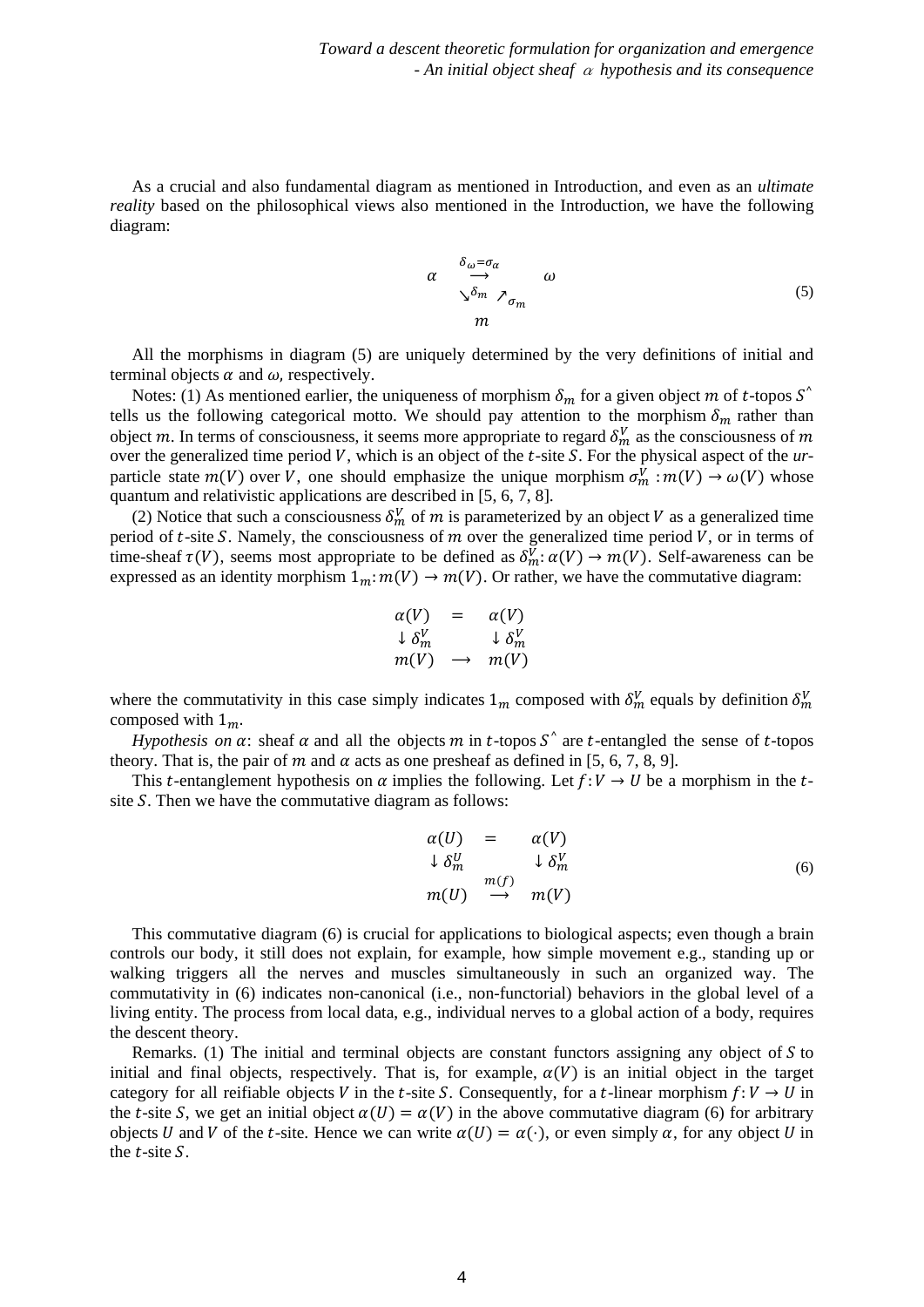(2) Such an initial object sheaf  $\alpha$  of t-topos can be called a universal consciousness to be compatible with traditional philosophical terminologies used by Plato, Leibniz, Spinoza, Hegel, ... as mentioned in the Introduction.

(3) An arbitrary object m of t-topos is uniquely associated with  $\delta_m$ , as in (5) and (6), which is the uniquely determined morphism from universal consciousness  $\alpha$  to  $m$ . Using the notation in (1), for any object V of a t-site, there exists a unique morphism  $\delta_m : \alpha(V) = \alpha(\cdot) \to m(V)$ .

#### **3. Memory**

In t-topos theoretic method, a morphism  $V \to W$  is said to be t-linear, when the state determined by V precedes the state over  $W$ , e.g., if the past event corresponds to  $V$ , then the present event corresponds to  $W$ .

As an observation or a measurement by an observer  $p$  for an observed  $m$  is a non-canonical (nonfunctorial) action (morphism) in the sense of t-topos. Namely, when  $p$  measures  $m$ , then there is the following non-canonical morphism

$$
s_W^V : m(V) \longrightarrow p(W). \tag{7}
$$

Note that

$$
g: V \longrightarrow W \tag{8}
$$

is a t-linear morphism in the t-site S, in the sense of t-topos theory, i.e.,  $t \sim \tau(V)$  precedes  $s \sim \tau(W)$ in the usual sense of linearly ordered time. See  $[5]$  for the definition and related topics of a t-linear morphism.

On the other hand, for a t-linear morphism g in (8), there is induced the canonical morphism  $p(g)$ by the contravariant functor  $p$ 

$$
p(W) \stackrel{p(g)}{\longrightarrow} p(V).
$$

A non-canonical memory-morphism is defined as the reversed direction of the above, i.e.,

$$
p(V) \xrightarrow{p_W^V} p(W), \tag{9}
$$

satisfying the following commutativity. For initial object  $\alpha$  in the t-topos, we obtain the following commutative diagram:

$$
\alpha(V)
$$
  
\n $\downarrow \delta_p(V)$   $\searrow^{\delta_p(W)}$   
\n $p(V)$   $\xrightarrow{p_W^V}$   $p(W)$  (10)

To be precise, the memory at the state  $p(W)$  of the past V is formulated as  $\delta_n(W)$  in (10), namely the composition of the above morphisms

$$
p_W^V \circ \delta_p(V) : \alpha(V) \to p(W).
$$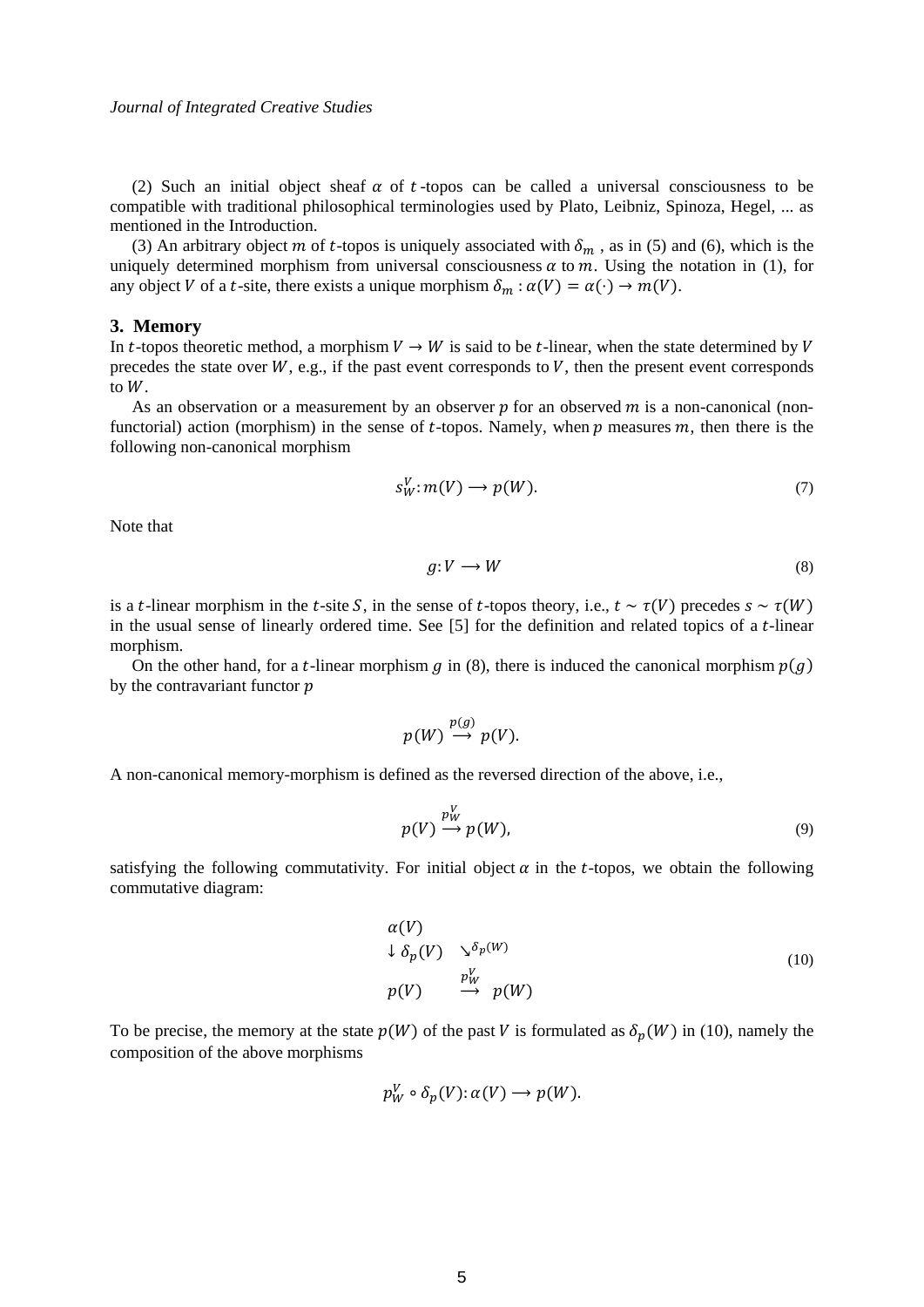#### **4. Psychological aspect of mathematical discovery in terms of -topos theory**

Besides my own experiences and having interviewed several mathematicians, discovery moments in mathematics may be characterized as follows. Such moments come suddenly and unexpectedly without much apparent effort solving problems (or discovering crucial new ideas); however, it is usually after a long period of devoted efforts and thoughts toward the solutions.

Let *B* be the presheaf associated with a brain or a conscious entity. Let  $B(V)$  be an *ur*- particle state during the generalized time interval V. For a t-linear morphism  $f: V \to W$ , we have

$$
\alpha(V) = \alpha(W)
$$
  
\n
$$
\downarrow \delta_B^V
$$
  
\n
$$
\downarrow \delta_B^W
$$
  
\n
$$
B(V) \leftarrow B(W)
$$
  
\n(11)

Suppose that a discovery is made over W or in terms of time-sheaf, at  $\tau(W)$ . The commutativity of the above diagram indicates that over the preceding generalized time  $V$ ,  $B$  gets the information from the discovered object  $\alpha(W)$  via  $\delta_B^W$  composed with  $B(f)$  which would indicate a certain amount of prediction of the discovery made over  $W$ . However, when such an unexpected discovery is made, the conscious entity B ceases to be functorial in the sense that  $B(f)$  does not exist so that the above diagram (11) becomes commutative.

#### **5. Ant colony, an organized whole as a prototype of descent theory**

In this section, as a basic principle of  $t$ -topos theory as done in [5, 6, 7, 8, 9], the transition from locally trivial objects (in this case an individual ant's behavior) to a unified global whole (as a unit of a colony of ants) will be described in terms of categorical-sheaf theoretic notions. The theory of descent in  $[1]$  will play a decisive role for our approach via the *t*-topos. It should be pointed out that an individual ant is represented by a presheaf, not a sheaf.

Let

$$
B=\coprod b^i
$$

be the coproduct of presheaves  ${b<sup>t</sup>}$  associated with the totality of presheaves representing the entire ants in an ant-colony, defined over a t-site S, where i is an element of the index set  $i =$  $1,2,..., N$ . Namely, N is the number of ants in the colony. Note that N varies and depends upon time. For each *i*, let us assume that each  $b<sup>i</sup>$  is reified over a *t*-site object *U*. We have a unique morphism from  $\alpha$  to an arbitrary object of t-topos  $S^{\wedge}$  by the definition of an initial object, i.e.,

$$
\delta^i = \delta^i_b \colon \alpha \to b^i.
$$

Let  $C({b}^{i} \rightarrow B)$  be the category whose objects are the collections of morphisms with descent data. That is, a collection of morphisms  $\delta^i = \delta_b^i : \alpha \to b^i$  so that  $g_{ij} : \pi_2^* \delta^j \to \pi_1^* \delta^i$  is an isomorphism where  $\pi_1$  and  $\pi_2$  are the following vertical and horizontal projection morphisms in

$$
b_i \times b_j = b_{ij} \longrightarrow b_j
$$
  
\n
$$
\downarrow \qquad \qquad \downarrow
$$
  
\n
$$
b_i \qquad \longrightarrow B
$$

in the *t*-topos  $S^{\wedge}$  of presheaves  ${b_i}$ .

In the above case, an object is a natural transformation  $\delta^i$  from an initial object  $\alpha$  to a presheaf (a contravariant functor)  $b_i$  in t-topos  $S^{\hat{}}$ , i.e., an object  $\delta^i$  is a morphism in a functor category  $S^{\hat{}}$ .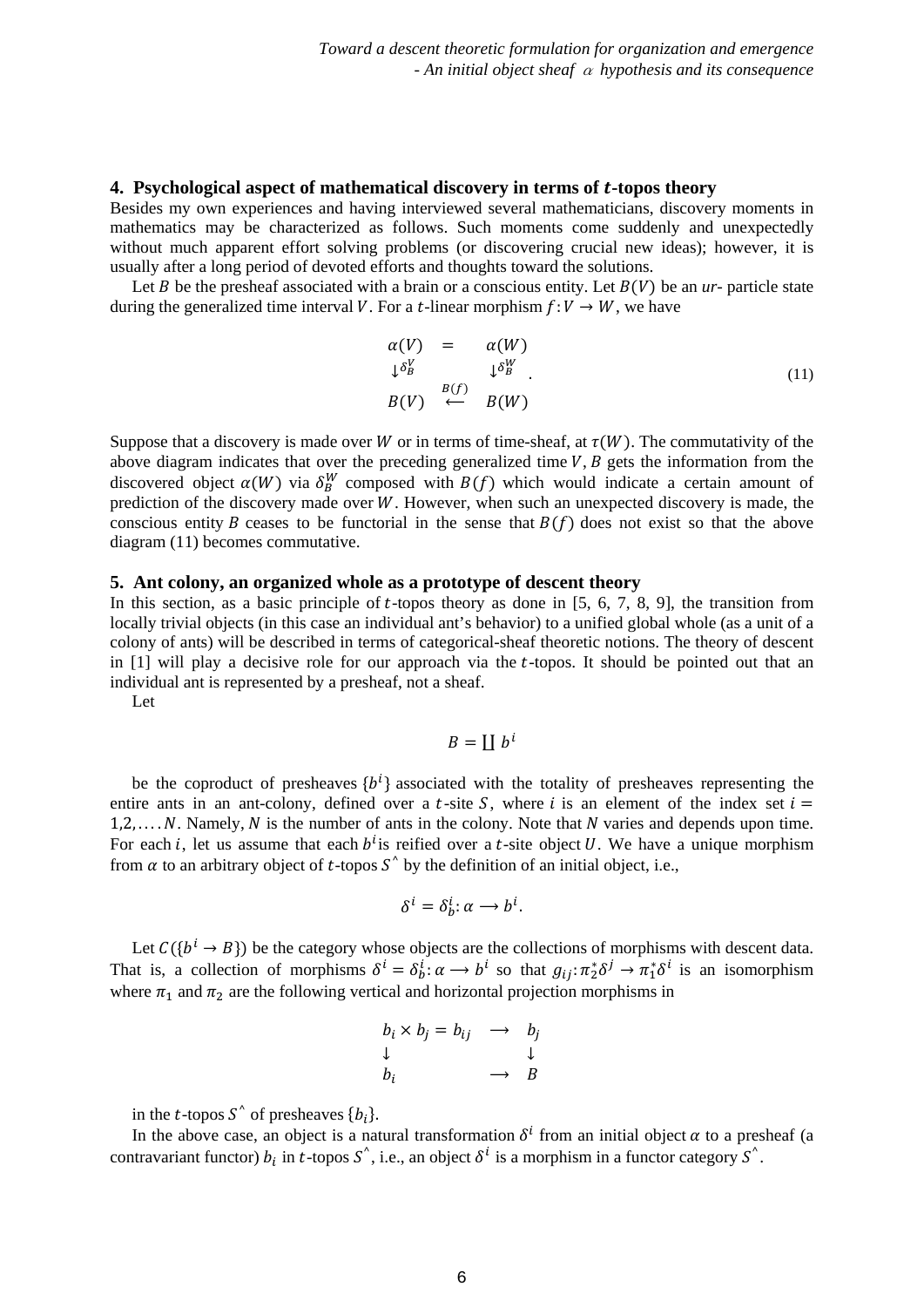Our goal is to obtain a global morphism  $\delta^B: \alpha \to B$  from local data  $\{\delta^i = \delta^i_b\}$  so that the restriction of such a global morphism  $\delta^B$  to each  $b^l$  coincides with each morphism  $\delta^l$ . Then the following *cocycle condition* (12) is satisfied, via *gluing* (or *transition*) *isomorphisms*  $g_{ij}$ :  $\pi_2^* \delta^j \to \pi_1^* \delta^i$ ,

$$
\pi_{13}^* g_{ik} = \pi_{12}^* g_{ij} \pi_{23}^* g_{jk} \colon \pi_3^* \delta^k \to \pi_1^* \delta^i. \tag{12}
$$

Namely, the transition morphism  $g_{ij}$  is an isomorphism from  $\delta^i$  to  $\delta^j$  over the "intersection"  $b_i \times$  $b_i = b_{ij}$ . Then the global  $\delta^B: \alpha \to B$  in the following diagram

$$
\begin{array}{ll}\n\alpha & \Delta^B & \Delta^{\delta^i} \\
B = \coprod b^i & \leftarrow b^i\n\end{array} \tag{13}
$$

is determined.

In the following diagram

$$
\begin{array}{ccc}\n\alpha & \longrightarrow & \alpha \\
\downarrow \delta^i & & \downarrow \delta^j \\
b^i & \longrightarrow & b^j\n\end{array} \tag{14}
$$

notice that the above isomorphism  $g_{ij}$ :  $\pi_2^* \delta^j \to \pi_1^* \delta^i$  glues  $\delta^i$  and  $\delta^j$  together over  $b_i \times b_j = b_{ij}$  to obtain the global  $\delta^B$ :  $\alpha \to B$ , where the horizontal  $\alpha \to \alpha$  in diagram (14) is an identity morphism  $1_\alpha$ on an initial object  $\alpha$  of the *t*-topos  $S^{\wedge}$ .

Consequently, the functor from  $C(S^{\wedge})$  (the category of ant-colonies in this case) to the category  $C({b<sup>i</sup> \rightarrow B})$  with descent data, assigning  $\delta^B$  to the associated descent data by the pullbacks of the morphisms  $b^i \rightarrow B$ , is an equivalence of categories. Namely, the existence of the global object  $\delta^B$ from the local descent data  $(\{\delta^i\}, \{g_{ij}: \pi_2^* \delta^j \to \pi_1^* \delta^i\})$  asserts that C is a stack over the t-topos S<sup> $\circ$ </sup>. Note also that our descent theoretic formulation is independent of (or irrelevant to) a  $t$ -site but dependent on the  $t$ -topos  $S^{\hat{ }}$ .

### **6. Peroration**

As for topics in Section 4, H. Poincare, J. Hadamard, K. Oka, H. Weyl, etc. described their experiences. See for example [10]. The main result of this paper is Section 5: Ant colony, an organized whole as a prototype of descent theory. As a future investigation, such a fundamental question as "what way the permutations of DNA sequences are capable of determining the actual corresponding physical outcomes" needs to be considered. Embryology is another related and profound problem. We seek for explicit sheaf-stack theoretic formulations for such phenomena as our future projects.

#### **Acknowledgments**

This research was financially supported by the Grant-in-Aid for Scientific Research (S) No. 15H05729 and (B) No. 16H03598, JSPS. We thank Professor Masatoshi Murase and an anonymous referee for their comments on the earlier version of the paper.

#### **References**

Fantechi et al, FAC; *Fundamental Algebraic Geometry*, Mathematical Surveys and Monographs, **123**, American Mathematical Society, 2005 Gelfand, S. I., and Manin, Yu. I., *Methods of Homological Algebra*, Springer-Verlag, 1996 Kashiwara, M., and Schapira, P., *Sheaves and Categories*, Springer, 2006 Kato, G. C., *The Heart of Cohomology*, Springer, 2006